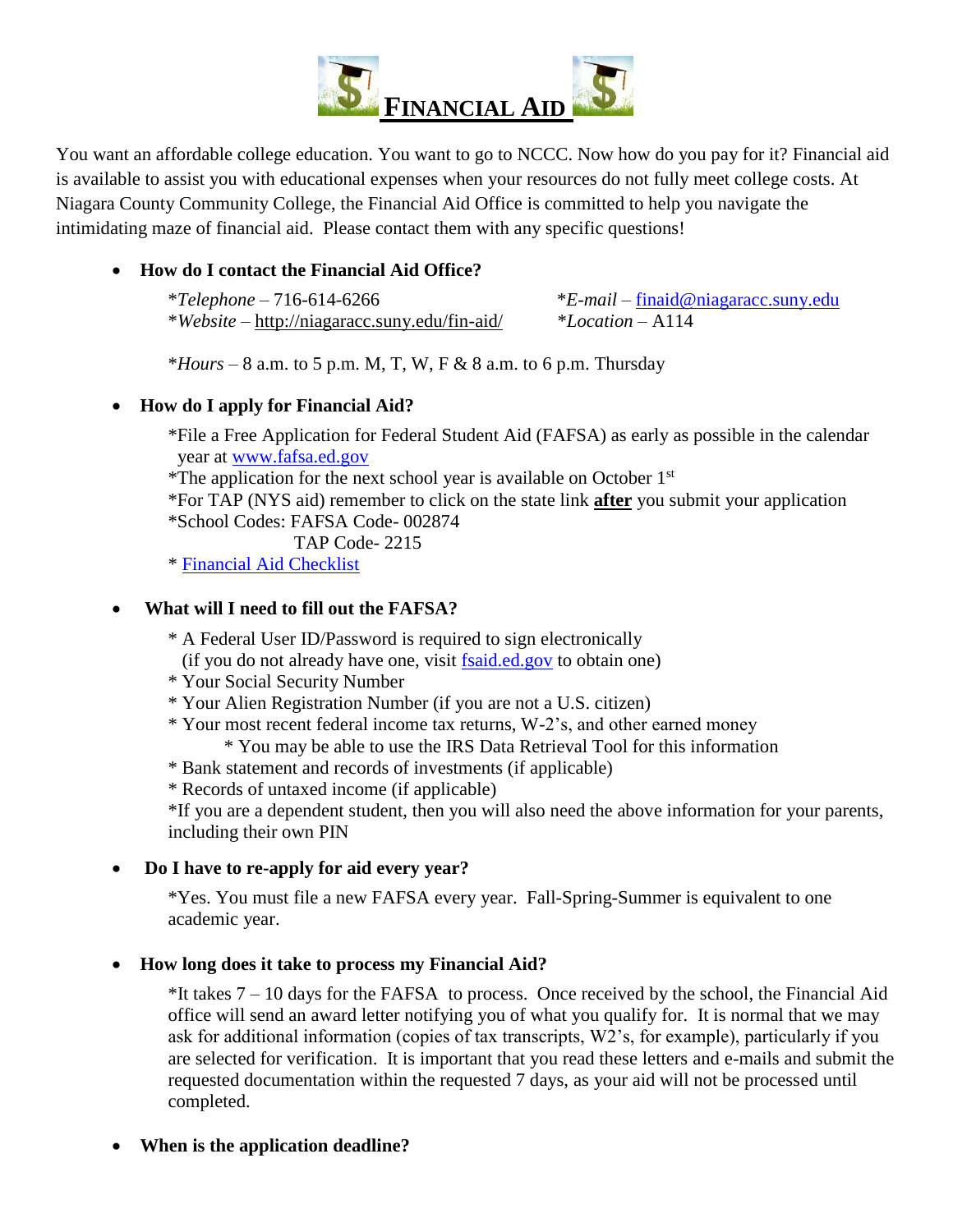**\***You should complete your FAFSA at least 90 days before you begin classes. The Financial Aid office cannot process any federal financial aid for you until they have received your data from the FAFSA processor. If you have not applied before school, please contact the Financial Aid Office as soon as you start school. If you are currently attending, you must file your FAFSA for the following year before the last day of attendance. If you experience difficulties filling out the on-line FAFSA form, just contact the Financial Aid Office and they will be happy to assist you.

### **Am I an independent student?**

 $*$ You must be 24 years old prior to January 1<sup>st</sup> of the upcoming school year to be considered independent for Federal student aid. When filling out the FAFSA, if you answer NO to questions  $45 - 57$ , you are a dependent student. If you answer YES to one or more, you are independent. Every situation is different and there can be some gray areas requiring professional judgments by the Financial Aid Director. Call or visit the Financial Aid Office if you have questions or if your circumstances change.

#### **How much money can I borrow in a student loan?**

\*Freshman (earned less than 30 credits) can borrow up to \$5,500. Sophomores (30 or more credits) can borrow up to \$6,500. Independent students may be eligible to borrow up to \$4,000 in additional unsubsidized loans.

\*Please understand that student loans ARE considered Financial Aid.

\* Note: Interest is added to subsidized loans after students stop attending college and interest is added to unsubsidized loans while students are still attending college.

### **What kind of Financial Aid is available at NCCC?**

\*NCCC offers TAP for full time students and Aid for Part-Time Study (APTS) for students with at least 6 credit hours, all of which are NY State grants. There is also Pell, Federal Supplemental Educational Opportunity Grants (FSEOG), subsidized/unsubsidized student loans, and workstudy, all of which are federally funded.

### **What happens to my Financial Aid if I want to repeat a course?**

\*Federal and NYS regulations concerning aid for repeated courses are different. If you repeat a course, it may affect your status as a full-time student for financial aid purposes. It is important that you contact the Financial Aid Office if you intend to repeat a course.

### **If I drop a course, does it affect my Financial Aid?**

\*It may, particularly if it drops you below 12 credit hours, going from a full-time student to a part-time student. Contact the Financial Aid Office, along with your advisor, if you are considering dropping a course.

\*If you do drop a course, be sure to officially withdraw from the course.

#### **When will I receive my refund for aid I have not used?**

\*Approximately 6 weeks after the start of the semester. **Make sure your address is accurate in [Banner Web.](https://ncccbanner.itec.suny.edu/PROD/twbkwbis.P_GenMenu?name=homepage)**

### **How do I apply for scholarships?**

\*Apply for NCCC scholarships through the [AwardSpring Scholarship System.](https://niagaracc.awardspring.com/)